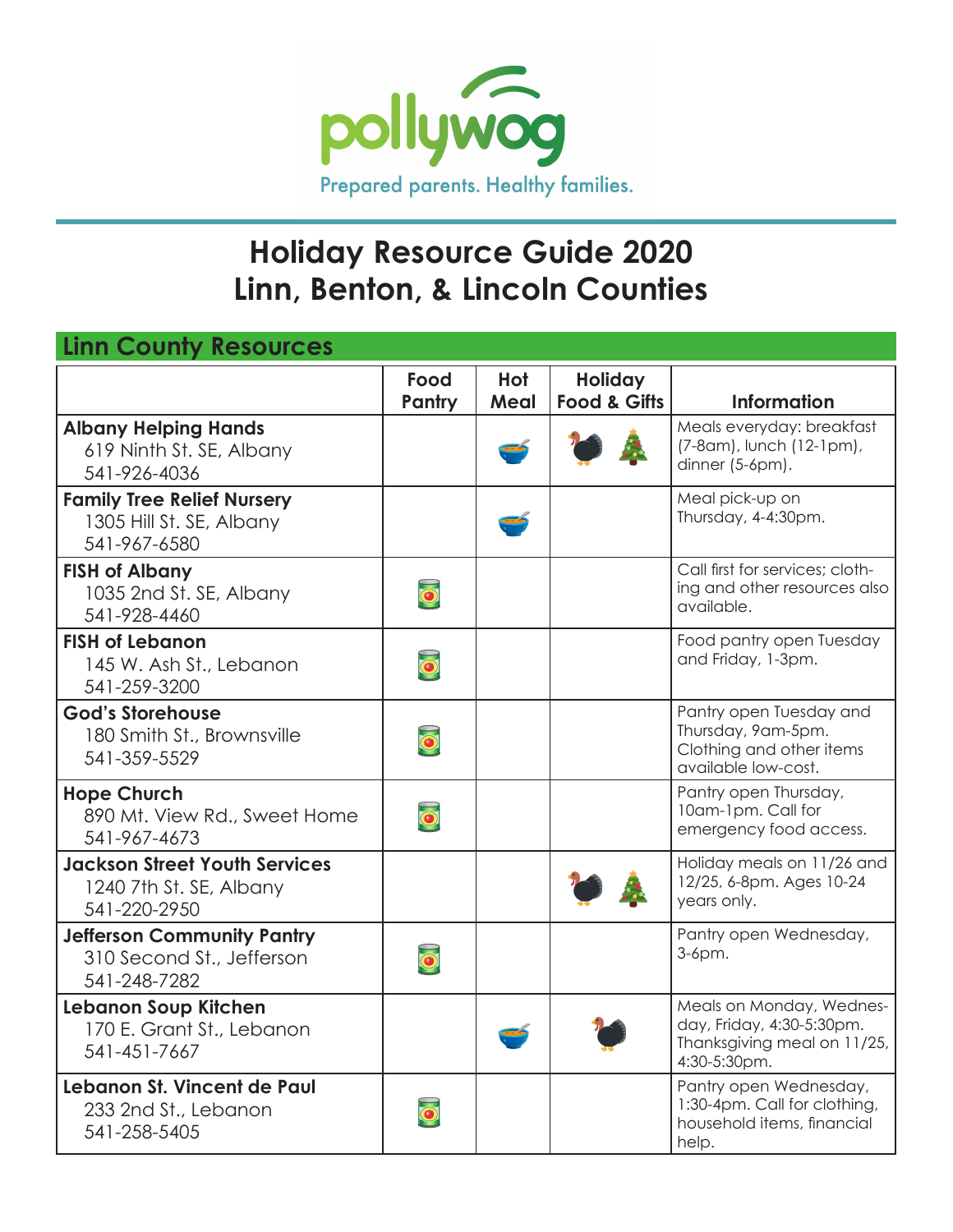|                                                                          | Food                 | Hot  | <b>Holiday</b> |                                                                                                                                                          |
|--------------------------------------------------------------------------|----------------------|------|----------------|----------------------------------------------------------------------------------------------------------------------------------------------------------|
|                                                                          | <b>Box</b>           | Meal | Food & Gifts   | <b>Information</b>                                                                                                                                       |
| The Lord's Storehouse<br>726 W. Oak, Lebanon<br>541-259-1265             |                      |      |                | Pantry open Monday and<br>Thursday, 10am-1:30pm.<br>Lebanon residents only; call<br>for clothing and household<br>resources.                             |
| <b>The River Center</b><br>3000 S. Santiam Hwy., Lebanon<br>541-451-1271 |                      |      |                | Pantry open Friday<br>3-5:30pm. Christmas<br>program provides gifts to<br>children up to 17 years,<br>apply at rivercenter.net by<br>12/13.              |
| <b>Salvation Army</b><br>345 Columbus St. SE, Albany<br>541-928-4774     | $\overline{\bullet}$ |      |                | Pantry open Monday,<br>Wednesday, Friday,<br>9-11:30am. Christmas pro-<br>gram provides gifts for chil-<br>dren up to 12 years, apply<br>by 11/5.        |
| <b>Sharing Hands</b><br>439 N. Main St., Brownsville<br>541-466-3110     |                      |      |                | Pantry open Wednesday<br>and Friday, 10am-4pm. Call<br>for other services.                                                                               |
| <b>Signs of Victory</b><br>1100 Jackson St. SE, Albany<br>541-967-8545   |                      |      |                | Meals everyday: breakfast<br>(7-8 am), lunch (12-1 pm),<br>dinner (5:30pm or 6pm).<br>Clothing, hygiene, house-<br>hold, shelter, and more<br>available. |

### **Benton County Resources**

|                                                                                         | Food<br><b>Box</b> | Hot<br>Meal | <b>Holiday</b><br><b>Food &amp; Gifts</b> | <b>Information</b>                                                                      |
|-----------------------------------------------------------------------------------------|--------------------|-------------|-------------------------------------------|-----------------------------------------------------------------------------------------|
| <b>Alsea Food Bank</b><br>18595 Alsea Hwy, Alsea<br>541-487-3663                        |                    |             |                                           | Pantry open Thursday,<br>10am-6pm.                                                      |
| <b>Coastal Range Food Bank</b><br>11663 Nashville Rd., Blodgett<br>541-456-2141         |                    |             |                                           | Pantry open Saturday and<br>Sunday, 11am-2pm and<br>emergencies.                        |
| <b>Community Outreach, Inc.</b><br>865 NW Reiman Ave., Corvallis<br>541-758-3000        |                    |             |                                           | Emergency food pantry,<br>shelter, and more available<br>Monday to Friday, 8am-<br>7pm. |
| <b>Grocery Support from HSRC/OSU</b><br>1030 SW Madison Ave., Corvallis<br>541-737-3747 |                    |             |                                           | Pantry open to all most<br>Wednesdays, 10am-3pm,<br>call to confirm hours.              |
| <b>Jackson Street Youth Services</b><br>555 NW Jackson St., Corvallis<br>541-754-2404   |                    |             |                                           | Holiday meals on 11/26 and<br>12/25, 6-8pm.<br>Ages 10-24 years only.                   |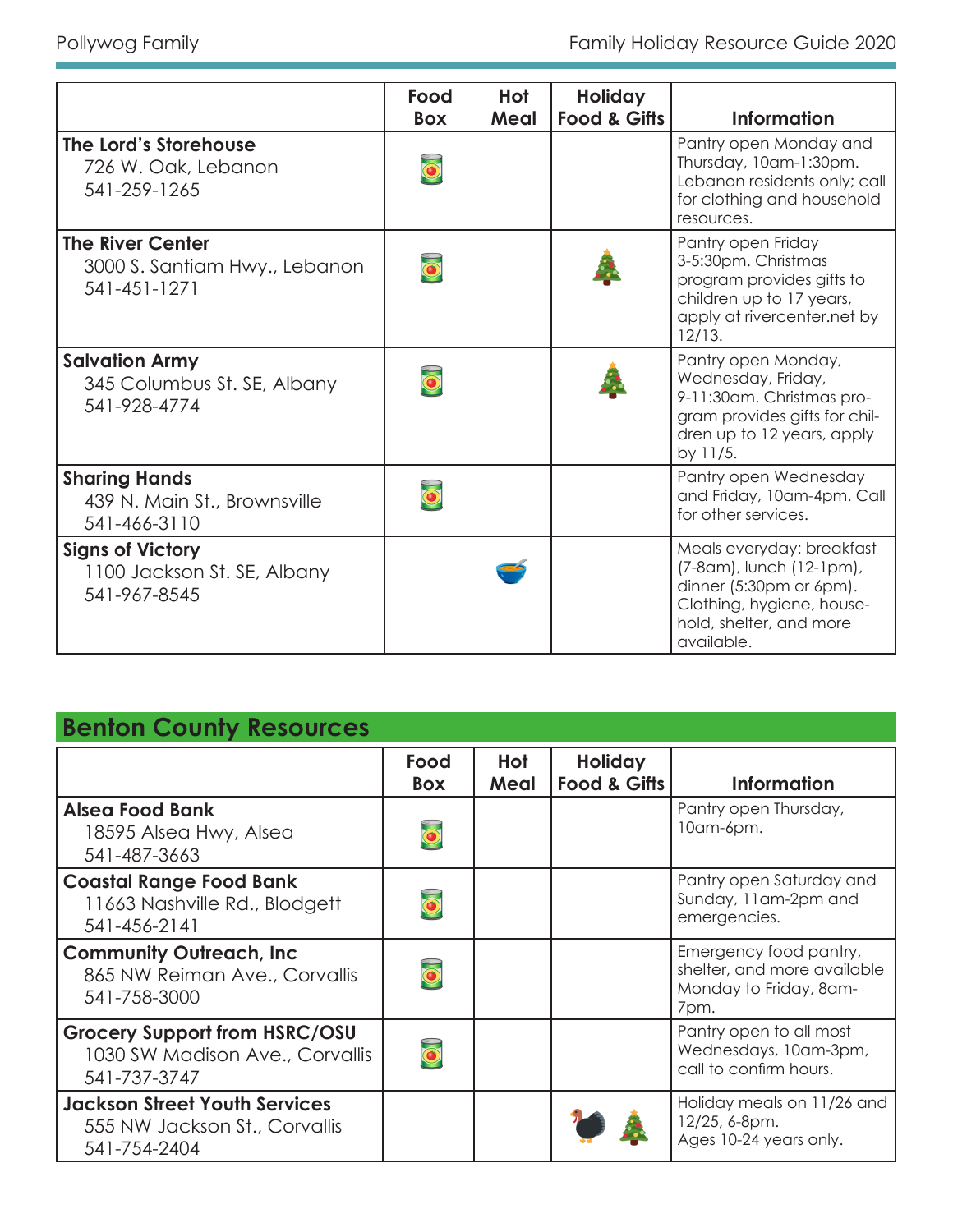|                                                                                             | Food                    | Hot  | <b>Holiday</b>          |                                                                                                                                                                                     |
|---------------------------------------------------------------------------------------------|-------------------------|------|-------------------------|-------------------------------------------------------------------------------------------------------------------------------------------------------------------------------------|
|                                                                                             | <b>Box</b>              | Meal | <b>Food &amp; Gifts</b> | <b>Information</b>                                                                                                                                                                  |
| <b>St. Vincent de Paul Food Bank</b><br>501 NW 25th St., Corvallis<br>541-757-1988          | $\overline{\bullet}$    |      |                         | Pantry open Monday,<br>Wednesday, and Friday,<br>$1:30-4pm.$                                                                                                                        |
| <b>Old Mill Center</b><br>1650 SW 45th St., Corvallis<br>541-757-8068                       |                         |      |                         | Holiday gift program for<br>enrolled children, call for<br>more information.                                                                                                        |
| <b>Philomath Community Services</b><br>360 S. 9th St., Philomath<br>541-929-2499            | $\overline{\bullet}$    |      |                         | Pantry open Tuesday,<br>4:30-7:30pm, and Thursday,<br>9am-12pm. Holiday Cheer<br>program provides gifts to<br>Philomath area children to<br>age 18 years. Apply online<br>by 11/9.  |
| <b>Philomath Neighbor to Neighbor</b><br>1123 Main St., Philomath<br>541-929-6614           |                         |      |                         | To-go meals for all on<br>Tuesday, 5:30pm-6:30pm                                                                                                                                    |
| <b>South Benton Food Pantry</b><br>650 Orchard St., Monroe<br>541-745-8759                  | $\overline{\mathbf{o}}$ |      |                         | Pantry open Thursday,<br>10am-12pm, and 3rd Thurs-<br>day, 4-6pm.                                                                                                                   |
| <b>South Corvallis Food Bank</b><br>1800 SW 3rd St. #110, Corvallis<br>541-753-4263         | $\overline{\bullet}$    |      |                         | Pantry open Monday and<br>Wednesday, 1-3pm, Thurs-<br>day, 5-7pm, and Saturday,<br>10am-12pm. Hot meal to-<br>go Tuesday and Thursday,<br>5:15-6:15pm, and Saturday,<br>$10-11$ am. |
| <b>Stone Soup, First Christian Church</b><br>602 SW Madison Ave., Corvallis<br>541-752-6634 |                         |      |                         | Meals on Tuesday and<br>Sunday, 5:30-6:30pm, and<br>Saturday, 10-11am.                                                                                                              |
| Stone Soup, St. Mary's Church<br>501 NW 25th St., Corvallis<br>541-753-2671                 |                         |      |                         | Meals on Monday and<br>Thursday, 5:30-6:30pm, and<br>on Wednesday and Friday,<br>11:30am-12:30pm.<br>Thanksgiving meal to-go for<br>all on 11/26, 1-2pm.                            |
| <b>Village Food Pantry</b><br>7234 NE Arnold Ave., Adair<br>541-257-1159                    |                         |      |                         | Pantry open Wednesday,<br>4-6pm, and Saturday,<br>$1-3pm.$                                                                                                                          |
| <b>Ving Moses</b><br>968 Garfield Ave., Corvallis<br>541-753-1420                           |                         |      |                         | Gifts for children and<br>holiday meal through<br>Christmas program. Must<br>apply by 12/7 - call to<br>make appointment for<br>application.                                        |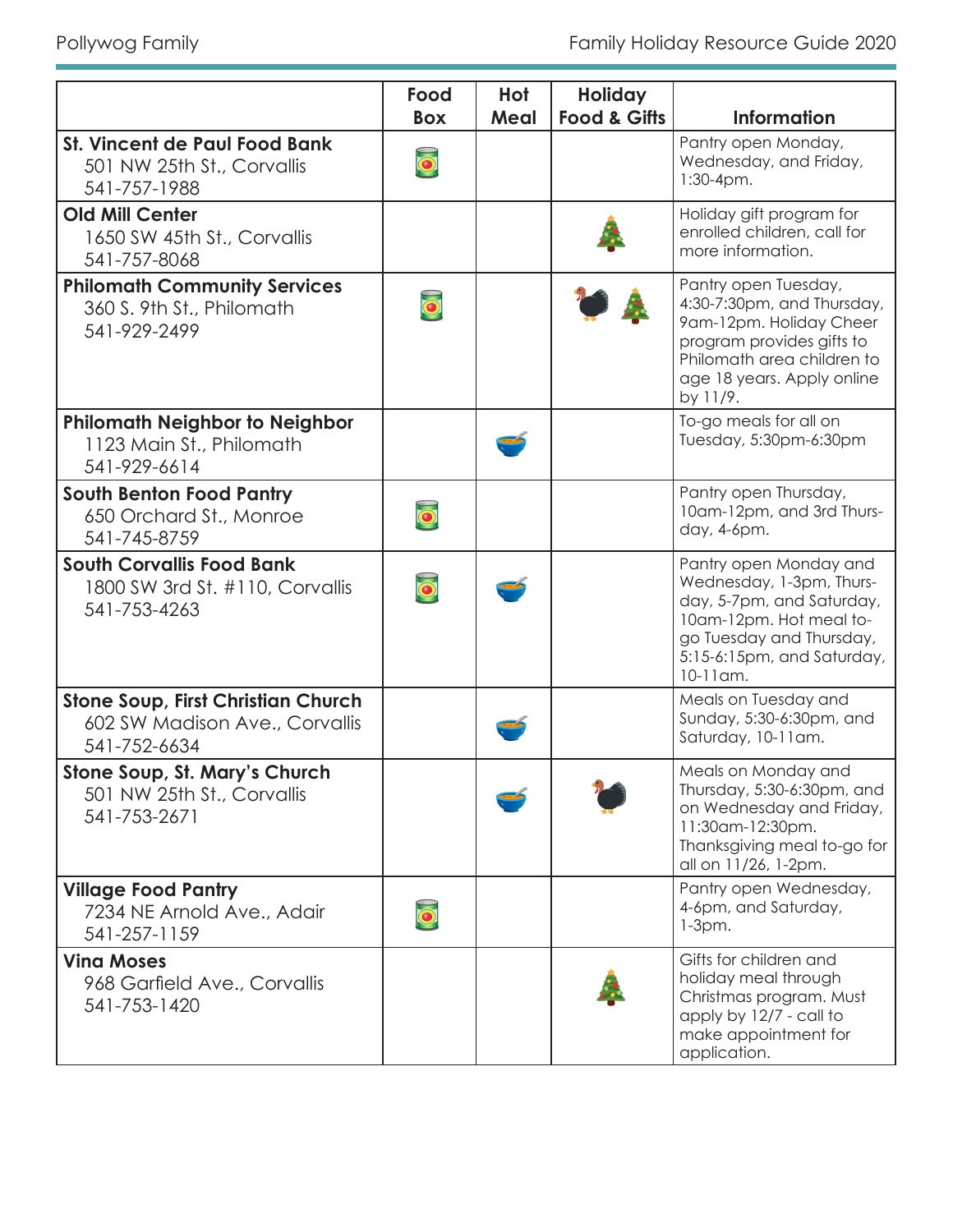## **Lincoln County Resources**

|                                                                                                            | Food<br><b>Box</b>   | Hot<br>Meal | <b>Holiday</b><br><b>Food &amp; Gifts</b> | <b>Information</b>                                                                                                                                                                                                                               |
|------------------------------------------------------------------------------------------------------------|----------------------|-------------|-------------------------------------------|--------------------------------------------------------------------------------------------------------------------------------------------------------------------------------------------------------------------------------------------------|
| <b>American Legion</b><br>424 W. Olive St., Newport<br>541-265-9017                                        |                      |             |                                           | Thanksgiving meal to-go on<br>11/26, 12-4pm.                                                                                                                                                                                                     |
| <b>Bayside Chapel</b><br>145 Collins St., Depoe Bay<br>541-270-3404                                        | $\overline{\bullet}$ |             |                                           | Pantry open Wednesday,<br>3-5:30pm.                                                                                                                                                                                                              |
| <b>Calvary Baptist</b><br>903 SW Alder, Newport<br>541-265-5232                                            |                      |             |                                           | Meals to-go on Wednes-<br>day, 4-5pm and Sunday,<br>$12$ -1pm.                                                                                                                                                                                   |
| <b>Community Presbyterian</b><br>485 NE Bay St., Waldport<br>541-563-2168                                  |                      |             |                                           | Meal to-go on Saturday,<br>$9:30-10$ am.                                                                                                                                                                                                         |
| <b>Grace Wins Haven</b><br>437 NE 1st St., Newport<br>541-265-1974                                         |                      |             |                                           | Meals, hygiene, and other<br>services available Mon-<br>day-Thursday, 9am-4pm,<br>and Friday, 9am-2pm.                                                                                                                                           |
| <b>Lincoln City Pantry</b><br>Coast Vineyard Church<br>1505 NE 6th Drive, Lincoln City<br>541-994-3699     |                      |             |                                           | Pantry open Tuesday and<br>Thursday, 2-6pm, and 3rd<br>Saturday, 10am-12pm.                                                                                                                                                                      |
| <b>Newport Food Pantry</b><br><b>First Presbyterian Church</b><br>227 NE 12th St., Newport<br>541-992-5723 |                      |             |                                           | Pantry open Tuesday,<br>3-6pm, and Saturday,<br>10am-12pm.                                                                                                                                                                                       |
| <b>Salvation Army, Lincoln County</b><br>140 NE 4th St., Newport<br>541-283-0657                           |                      |             |                                           | Pantry open Wednesday to<br>Friday, 10am-4pm.<br>Christmas assistance pro-<br>gram for Lincoln County<br>residents provides gifts for<br>children to age 14 years<br>and holiday food boxes.<br>Registration begins 11/4,<br>must apply by 12/4. |
| <b>Siletz Tribal Food Distribution</b><br>815 Logsden Road, Siletz<br>541-444-8393                         | $\overline{\bullet}$ |             |                                           | Appointments for food dis-<br>tribution are the first week<br>of every month. Call to<br>schedule and apply.                                                                                                                                     |
| Siletz-Logsden Food Program<br>245 NW James Frank Ave., Siletz<br>541-270-0444                             | $\overline{\bullet}$ |             |                                           | Distribution is held 2nd and<br>4th Mondays, 5-7pm. Call<br>for details.                                                                                                                                                                         |
| <b>South Lincoln Resources</b><br>3710 Crestline, Waldport<br>541-563-3710                                 | $\bullet$            |             |                                           | Pantry open Tuesdays and<br>Thursdays, 1-3pm. Holiday<br>food baskets available, call<br>to apply. Christmas gift pro-<br>gram for children to age 18<br>years, call to apply.                                                                   |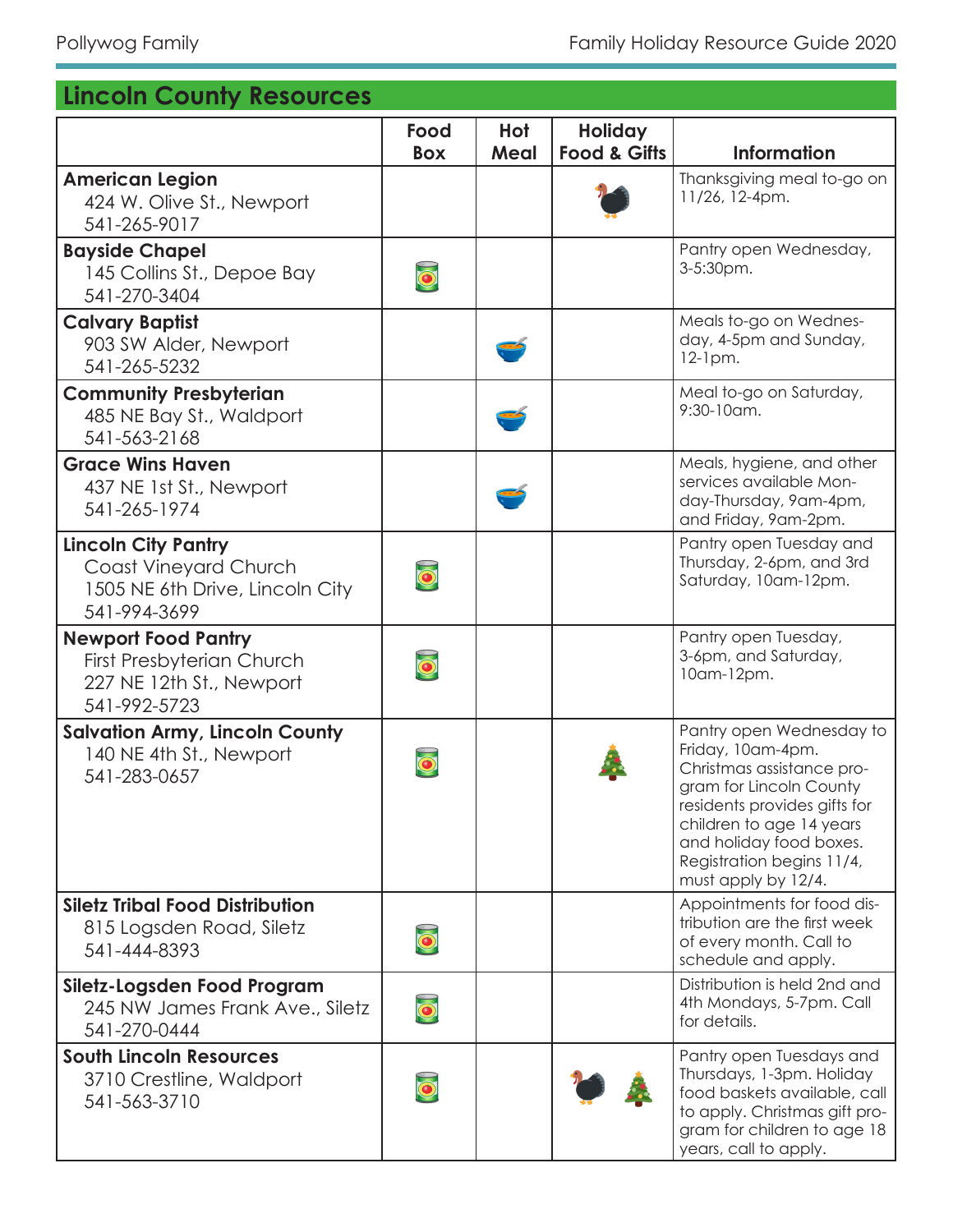|                                                                                                            | Food<br><b>Box</b> | Hot<br>Meal | <b>Holiday</b><br><b>Food &amp; Gifts</b> | <b>Information</b>                                                     |
|------------------------------------------------------------------------------------------------------------|--------------------|-------------|-------------------------------------------|------------------------------------------------------------------------|
| <b>St. James Episcopal Church</b><br>2490 NE Hwy 101, Lincoln City<br>541-994-2426                         |                    |             |                                           | Meals to-go on Monday<br>and Thursday, 5-6pm, and<br>Saturday, 9-10am. |
| <b>St. Stephan's Episcopal Church</b><br>410 SW 9th St., Newport<br>541-265-5251                           |                    |             |                                           | Meals to-go on Monday,<br>5:30-6:30pm.                                 |
| <b>Toldeo Food Share Pantry</b><br><b>Trinity United Methodist</b><br>383 NE Beech, Toledo<br>541-270-0525 |                    |             |                                           | Pantry open Tuesday,<br>1-3pm and Thursday 5:30-<br>7pm.               |
| <b>Yachats Community Presbyterian</b><br>360 W. 7th St., Yachats<br>541-547-3000                           |                    |             |                                           | Pantry open Monday,<br>Wednesday, and Friday,<br>llam-lpm.             |

#### **2020 Holiday Resource Guide Information**

It is the hope of the Pollywog Family and the Early Learning Hub that all in our community has what they need to celebrate the upcoming holidays. With that in mind, we'd like to make some suggestions.

1) Resources are especially limited this year, due to a drop in normal donations and the multiple stresses on our communities this past year. Most organizations offer holiday gift resources as first come, first served so contact your community's organization regarding your family's needs as soon as possible.

2) Always call to check hours of operation, location, and methods of distribution as they may change after this guide's publication.

3) Unless otherwise noted, meals to-go are generally open to all in a community. All holiday gift and food programs are open to those who meet income and/or residence requirements. Some food pantries will request

income information to ensure that resources go to those who need them the most.

This time of year is always one for giving thanks for what we have, but 2020 has not been a typical year. So many of us, our friends, and our neighbors have been affected by tragedy. We have lost loved ones, jobs, businesses, homes, opportunities, and more.

Many are facing the holidays with heavy hearts. These tragedies are not quickly healed but as a community we can make the recovery a little easier. If you find yourself with a little extra this year and want to help your neighbors, all of the organizations listed here are in need to donations. Contact them directly to volunteer your time or make donations. Your gifts will be deeply appreciated.

Wishing you peace and joy, from all of us at Pollywog and the Early Learning Hub - Kristi, LeAnne, Lynn, Matt, Shirley, and Connie.

Pollywog Facebook



Pollywog Website

Pollywog Family 6500 Pacific Blvd. SW, LM-132 Albany, OR 97321 541-917-4884

Pollywog YouTube

Copyright © Pollywog 2017, All rights reserved.